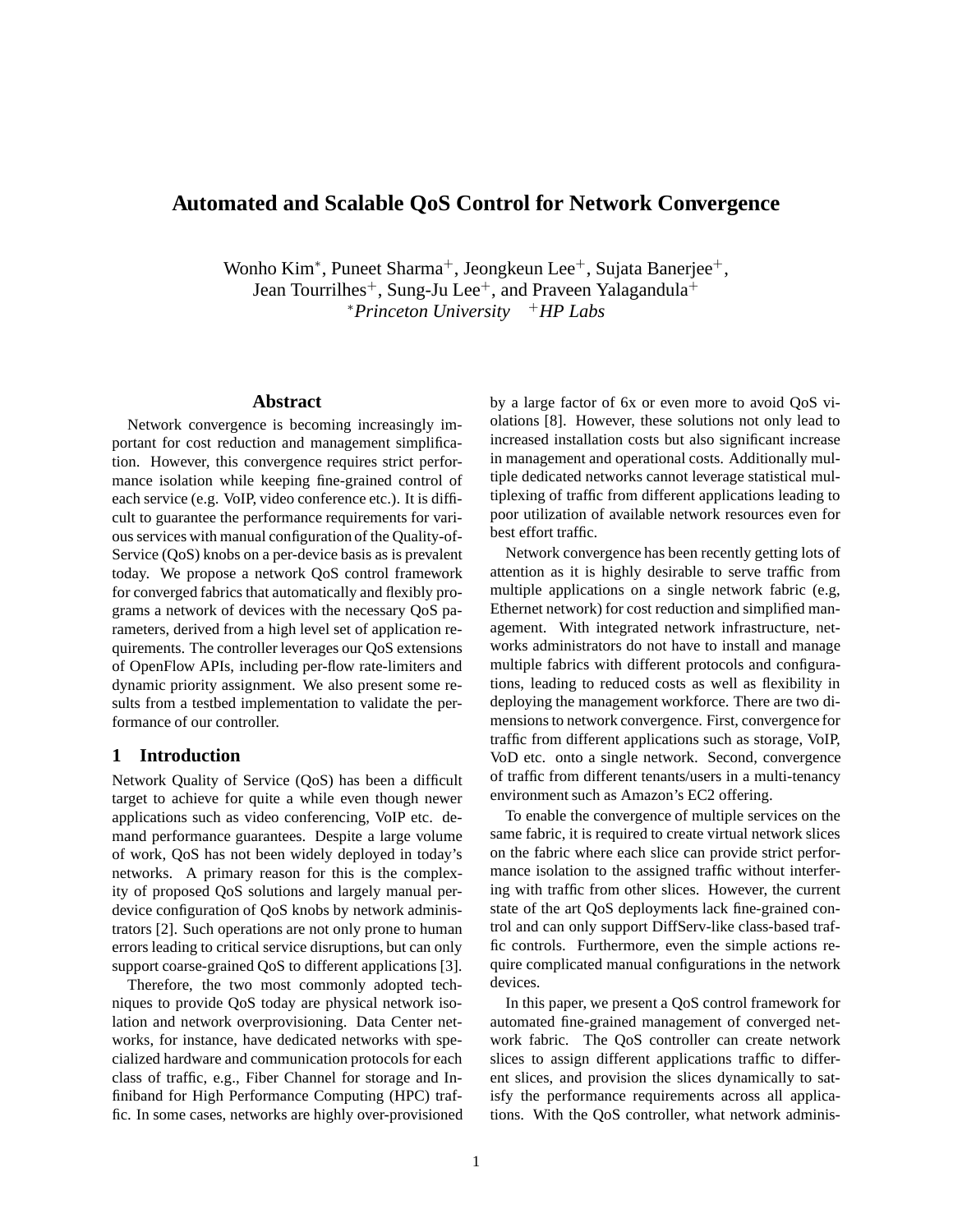trators only have to do is to specify simple and high level slice specifications for services (or customers), then the controller automatically *"reserves"* network resources to *"preserve"* given performance requirements. To maximize flexibility, the slice specifications can be applied to individual flows, aggregate traffic of certain flows, or even combination of them based on customer's requirements.

Our main contribution is to solve a crucial problem in deploying network QoS - automation of the low level QoS knobs with high level service requirements as input. We propose a new set of QoS APIs and QoS controller for fine-grained automated QoS control in networks having multiple slices. Specifically, we defined QoS APIs as an extension of OpenFlow [13].

This paper is organized into the following sections. In Section 2 we describe the proposed control framework in detail. We introduce our QoS controller implementation and our OpenFlow testbeds in Section 3. We discuss evaluation results in Section 4, survey related work in Section 5, and conclude in Section 6.

## **2 QoS Control System Description**

In this section, we describe the design decisions and each of the components of the QoS controller.

The design goals for our system are the following:

**Automated but fine-grained control.** The controller should be able to automatically find and apply the best configurations for flows based on given performance requirements at a fine-grain without requiring administrators' manual intervention.

**Adaptive to dynamic workloads.** Unlike traditional approach of setting class-based static priorities, our controller adapts QoS configurations based on monitored network state for better utilization of network resources.

**Deployable in existing networks.** In order to provide end-to-end QoS guarantees, the control framework should be deployable on legacy devices and only leverage simple and commonly available QoS knobs.

**Support large-scale networks.** The controller's computation of resource allocation for various flows as well as QoS control resources such as TCAM entries and rate limiters should scale with network size.

**Efficient use of resources.** The controller should provide network-wide optimization in resource allocation by utilizing a global view of the network (e.g., admit more flows into networks without QoS violations).

Figure 1 shows the architecture of the QoS control framework we designed. The architecture needs the administrators to simply specify the high level QoS requirements (of the network slices or services) and automates the process of deriving individual per-device configuration specifications and then configuring the switches. When a new flow arrives, the controller first applies the



*adaptive aggregator* component to the new flow for better scalability, and decides QoS configurations based on the measurement of network states and network-wide optimizations. The resultant configurations are instantiated on the switches through QoS APIs, and resources are then reserved to provide the requested performance to the new flow. The following sections describe more details of each component.

#### **2.1 QoS APIs**

In order to automate the configuration and management of available QoS knobs by the controller, we added QoS APIs to OpenFlow. OpenFlow [13] is an open specification that provides a rich set of APIs to enable the control of packet flows in a network device.An OpenFlow switch maintains a flow table, with each entry defining a flow as a certain set of packets by matching on 10 tuple packet information.As shown in Figure 2 the QoS APIs expose the most common existing hardware switch QoS capability, namely rate-limiters and priority queues, to the remote controller.<sup>1</sup> The QoS APIs enable us to attach flows to the rate limiters and priority queues. By using the rate limiter APIs, the controller maps an individual flow or a set of flows to one of the rate limiters to enforce aggregate bandwidth usage Primarily, the rate-limiters are used at the network edge. By using the queue mapping

<sup>1</sup>Recently released OpenFlow v1.0 specification also has mechanisms for network slicing. Though it has more complex queue configurations(not supported by most hardware vendors currently), it does not support the rate-limiter API. Our QoS controller can be extended to leverage the complex queue configuration.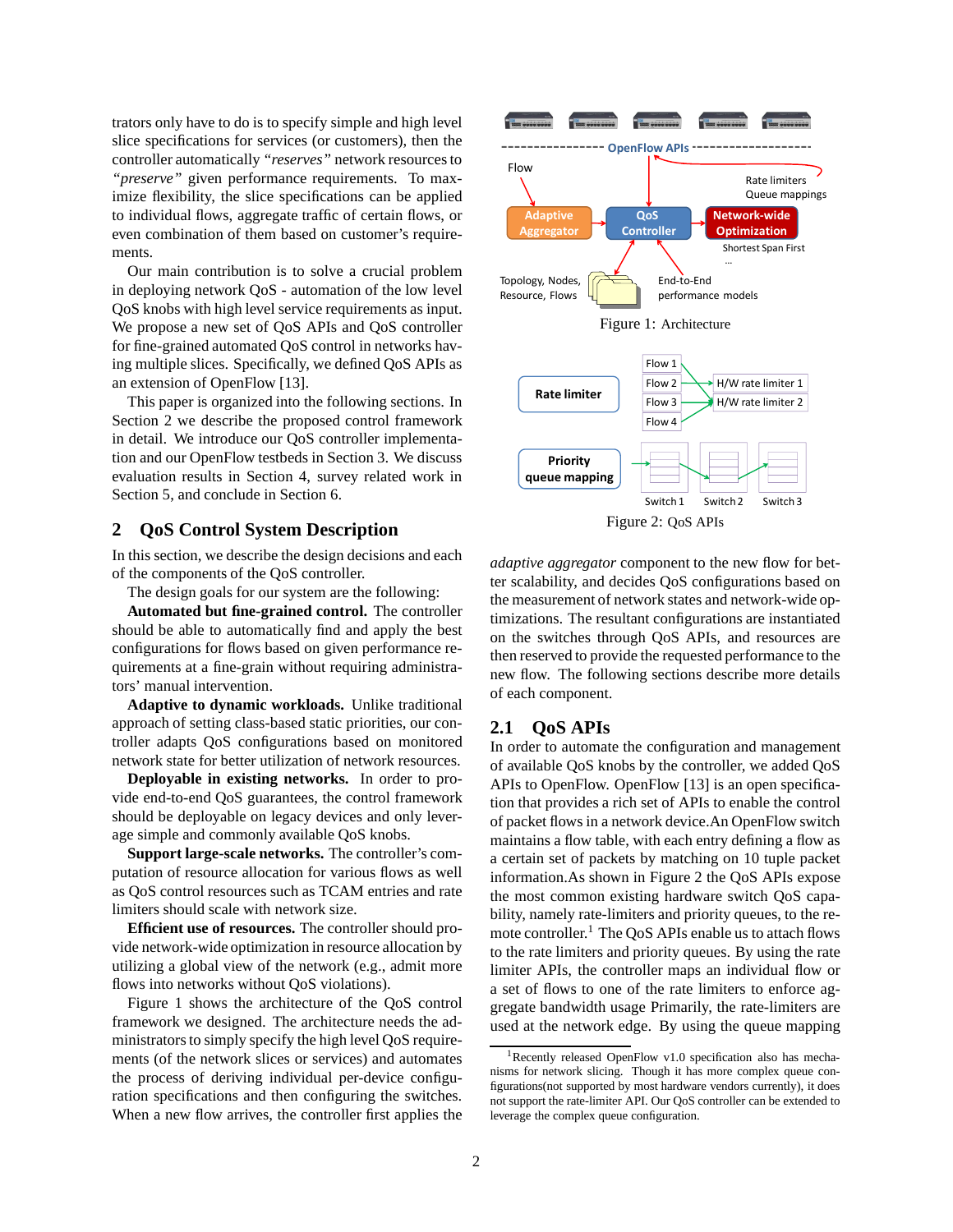

Figure 3: Adaptive Aggregation

API, the controller maps a flow to one of the priority queues in the outgoing port of a switch, thus managing the bandwidth and delay allocation for the flow at each switch.

The controller dynamically manages these mapping across all flows and on a per switch basis, enabling fine grained reactive control. These dynamic mappings are more flexible than the conventional static priority tagging because the controller can decide the mappings based on the current workload at each switch.

When a new flow arrives, according to OpenFlow protocol, the first packet of the flow is delivered to the controller. Based on the policy configurations, the controller determines if the flow is a QoS-sensitive flow and what its performance requirements are. The output of the QoS controller is the setting of rate limiters at the edge switches and priority queues for flow at each path hop. These settings are deployed on the switches via the QoS APIs.

## **2.2 Adaptive Aggregator**

In large-scale networks, it is not feasible for the controller to compute the resource allocation for every single flow and implement QoS actions on switches on a per-flow basis. Otherwise, it would incur large computational and storage overhead on the controller and the switches may end up with a huge amount of flow entries exceeding available TCAM entries and rate-limiters. Hence, the QoS controller implements an adaptive flow aggregator that categorizes individual flows into groups, and allocates resources based on the groups whenever possible. For example, in Figure 3, 8 flows from 5 services are grouped into 3 network slices based on slice specification. We note that not every service requires per-flow isolation. Instead, some services require only aggregate resource reservation for their traffic, which has been traditionally provided by a separate network for the service.

In Figure 3, a *Flow Spec* represents a set of flows for each service in network. Like the OpenFlow specification, the spec is given as a set of header fields with wildcard fields to define the scope of flows belonging to the slice. *Slice Spec* shows performance requirement for a network slice such as maximum bandwidth, minimum delay, etc..

In addition to the performance requirements, the slice spec also has an *aggregate* marker field, and if it is true, the controller reserves resources for the aggregate flows in the slice. For example, the controller will configure QoS knobs for all flows from the *System backup* and *Log archive* services. Once the configuration is done for the first flow from the services, all the following flows will share network resource without contacting the controller.

## **2.3 Network State Information Management**

The controller builds and maintains information about the current network state and uses this information base for deciding QoS configurations. The network state information includes network topology, active flows, performance requirements, and available resources in each switch. It is important to keep this information up-to-date with the current state of the network because inconsistency can lead to under-utilization of network resources as well as performance violations.

The controller combines passive and active monitoring on networks to dynamically update the network state. For passive monitoring, the controller uses packets forwarded to the controller. For example, the controller intercepts LLDP and DHCP packets exchanged in networks, and updates the network topology accordingly. The controller updates the available resource database when it adds or deletes QoS configurations in switches. However, there is always a possibility of inconsistency due to unexpected network events. We leverage the OpenFlow protocol and APIs to enable the controller to query flow tables from switches to periodically check and fix any inconsistency. We also extended the Open-Flow APIs to query QoS configurations in switches from the controller.

#### **2.4 Performance Model**

The controller should be able to estimate the performance that a flow will experience in network. We devise an end-to-end performance model that provides the worst case bandwidth and delay for a flow with a given QoS configuration. Based on this model the controller ensures that the new flow will receive its requested performance and the addition of the new flow will not cause performance violation for existing flows in the network.

We developed our performance models for our QoS APIs based on the commonly available QoS knobs: rate limiters and static priority queues. We use a modified version of RCSP queuing discipline [14] because the rate limiter in our QoS APIs is different from the traffic policer in RCSP.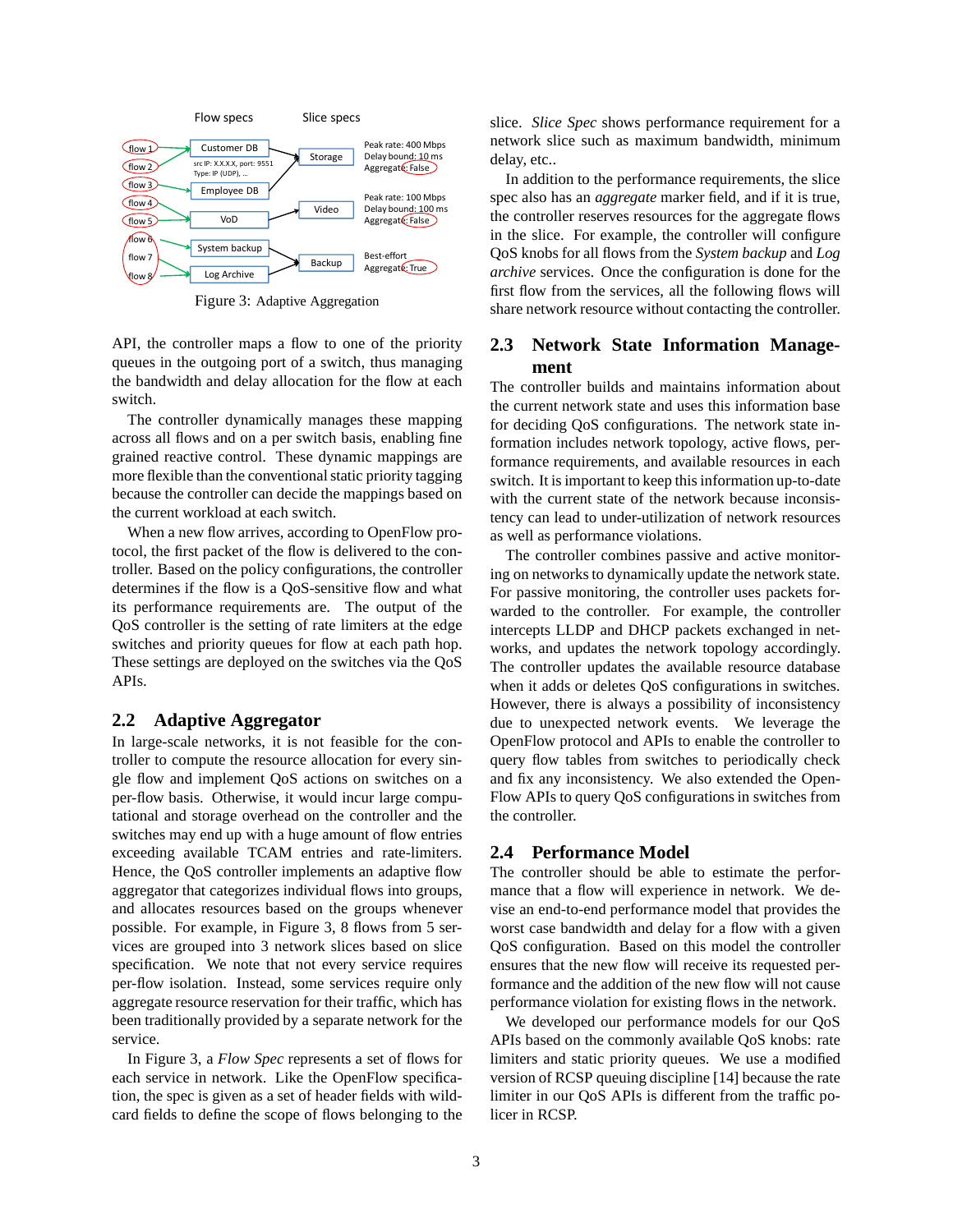

Figure 4: Delay model

Regarding performance requirement of a flow  $f$ , we consider bandwidth and delay requirement denoted by  $(r_f, d_f)$  respectively. Bandwidth requirement is relatively simple to satisfy than the delay requirement. To guarantee f receives the requested bandwidth  $r_f$ , we can simply check if the max rate of traffic from the other flows in the shared links is under  $(C - r_f)$  where C is a link capacity. In our framework, the controller installs a rate limiter in the ingress edge switch of the flow to limit the amount of traffic injected into the network from the flow source.

However, the end-to-end delay requirement is more complicated to model because we should consider the dependent behavior of priority queues. Figure 4 represents a switch output port with 100 Mbps capacity. Here, we assume that packets are queued and dropped at output ports. The port has 8 static priority queues  $q_i$ , and 6 flows  $(f_1, f_2, ..., f_6)$  are mapped to one of the queues. Now assume that a new flow  $f$  is mapped to the fifth highest priority queue  $q_5$ . Then the per-hop delay of f,  $D_f$ , is determined by 1) how fast packets arrive at queues having higher or equal priorities (from  $q_5$  to  $q_8$ ) and 2) how fast the link can drain the packets.

Therefore, the simple equation for  $D_f$  is defined as  $f(q, R_{q:8}, C)$  where q is the priority queue for f (in this example  $q = 5$ ), and  $R_{q:8}$  is the sum of max rates of flows between  $q_q$  and  $q_8$ .

#### **2.5 Network-wide optimization**

The important implication of the delay bound model is that flows in the same port can impact each other in terms of delay bound. For example, in Figure 4, f's per-hop delay is affected by  $f_1$ ,  $f_2$ ,  $f_3$  and  $f_4$ , and  $f$  increases perhop delay (and end-to-end delay) for  $f_3$ ,  $f_5$ , and  $f_6$  at the same time. As a result of adding  $f$ , some flows now have higher end-to-end delay, so the controller might not be able to find a queue for  $f$  in the next hop if one of the affected flows passes the same hop and its end-to-end delay exceeds the delay requirement. So, the controller should consider both the interactions between flows in the same hop and the interactions with flows in the remaining hops to decide queue assignment for a new flow. However, as there can be a large number of flows over multiple hops in practice, it is computationally expensive to find the



Figure 6: Shortest Span First (SSF)

*optimal* queue assignment that satisfies f's delay requirement while not violating the requirements of the existing flows. It is important to reduce delay in processing new flows for faster flow setup time.

We develop a range of techniques from heuristics to optimization modeling, and introduce SSF (Shortest Span First) in this paper. The goal is to maximize the probability of satisfying a new flow's performance requirement while minimizing the number of rejected flows. The output is queue assignments in every output port that  $f$  passes. The intuition behind SSF is that we first pay more attention to a port with less available options to avoid rejection of  $f$  while trying to find the best delay bound for  $f$ . Given an output port, we can choose a queue for f from  $q_1$  to  $q_8$  ( $q_8$  is the highest priority queue). If we put f into  $q_8$ , f will get the shortest perhop delay bound, but negatively affect all the existing flows in the port. Likewise,  $f$  will affect a small number of flows but will get high delay bound if it is put into  $q_1$ . In each port, we compute *highest level* for f, the highest possible priority queue not violating existing flows, and *lowest level* for f, the lowest possible priority queue not violating  $f$  (see Figure 5). We denote these two priority queue levels by  $high_f$  and  $low_f$  respectively. Then, the span between two levels,  $high_f - low_f$ , represent the available options for  $f$  in the port. If we assign  $f$  into a queue in the first port, then the spans for the other ports will shrink because of the new constraint, and  $f$  should be rejected if a port has zero span. Therefore, in SSF, the controller sorts ports by the computed spans, assign  $f$  to the highest level in the first port, and recompute spans for the remaining ports. The controller repeats the process until there is no remaining port for  $f$  (see Figure 6).

Unlike static tagging mechanisms [3, 10], the controller can map f to different priority queues at each hop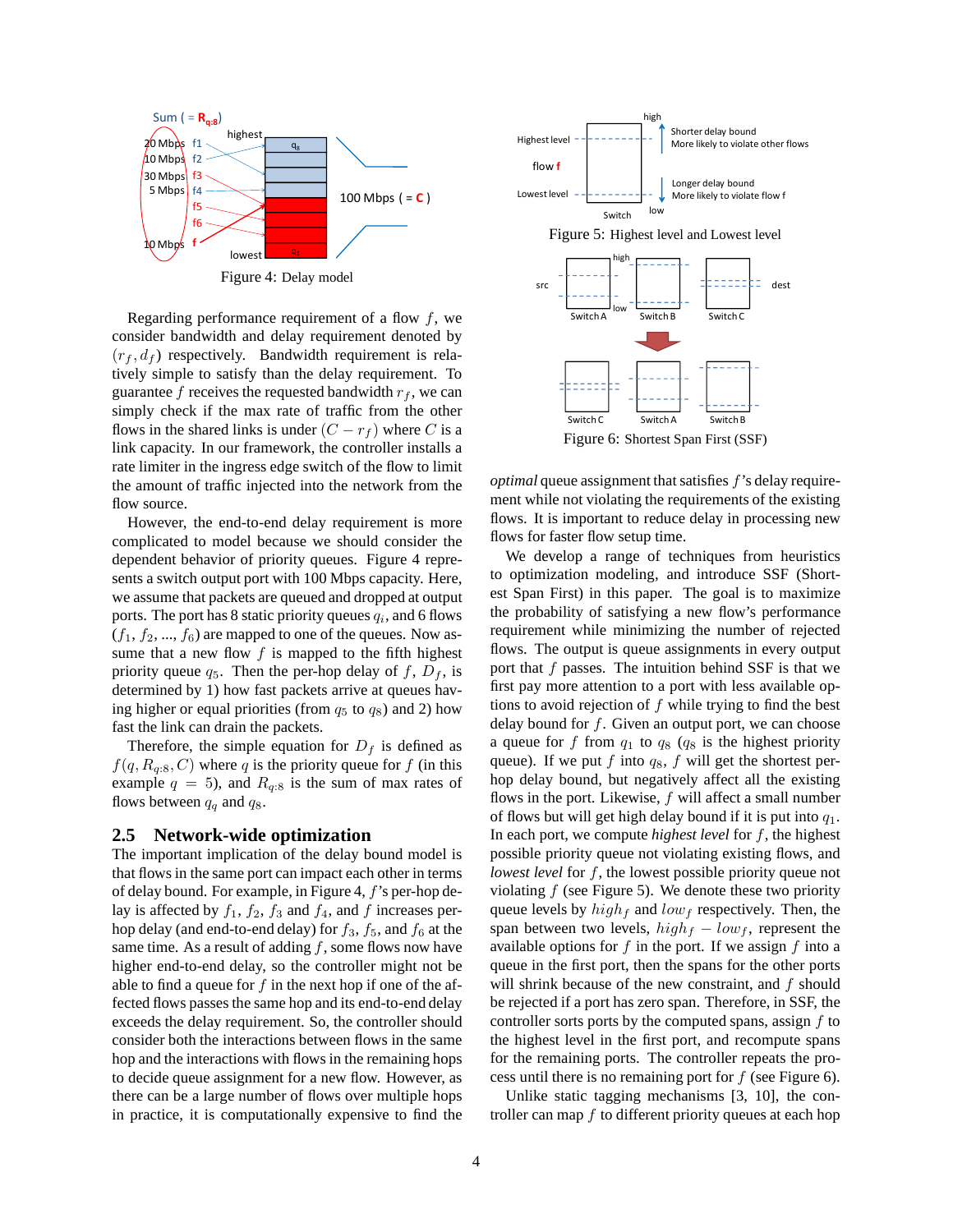

Figure 7: QoS Controller Prototype

| Flow name             | Route               | Rate     |
|-----------------------|---------------------|----------|
| <b>Customer DB</b>    | $H3-S3(8)-S1(8)-H1$ | 400 Mbps |
| Employee DB           | $H4-S3(8)-S1(8)-H2$ | 300 Mbps |
| VoD                   | $H3-S3(7)-S1(7)-H1$ | 100 Mbps |
| <b>Systems Backup</b> | $H4-S3(1)-S1(1)-H2$ | bursty   |

Table 1: Generated flows in testbeds

depending on the current workloads on the path. For example, if a switch port has many delay-sensitive flows, SSF will map  $f$  to a low priority queue to avoid violating the existing delay-sensitive flows. It can lead to longer per-hop delay for  $f$ , however, the controller can increase  $f$ 's priority in the other switches on the path in order to satisfy the end-to-end delay requirement of  $f$ .

#### **3 Implementation**

We prototyped QoS controller using two kinds of OpenFlow-enabled switches, a HP ProCurve 5406zl hardware switch and also a Linux software switch based on Open vSwitch [11]. Our QoS controller is implemented on top of the NOX platform [7], an open-source OpenFlow controller. QoS controller has TCP connections to the switches in our testbeds, and communicates with the switches through standard OpenFlow APIs to collect information about network states such as topology (Figure 7). When a new flow arrives in the network, the controller calculates resource allocation based on the database and performance models. Then, the controller installs rate limiter in the flow's edge switch, and configures priority queues in switches on the flow's path. Lastly, the controller provides a web interface to network administrators. The interface provides the current states of flows in network, interface to controller operations, and statistical information about flows on run-time.

#### **4 Evaluation**

For evaluation, we use three ProCurve 5406zl switches that implement our QoS extension APIs as well as Open-Flow platform (Figure 7). We generate contending flows from the four hosts (H1, H2, H3, and H4) connected to





Figure 9: Packet loss with TCP cross traffic

the switches via 1G links and observe how the QoS controller affects the performance of contending flows.

To emulate multiple services in real networks, we customized iperf network testing tool and generated four test flows as shown in Table 1. The performance requirement of each flow is shown in Figure 3. The first three flows act as QoS flows with guaranteed performance requirements. The System Backup flow is a best-effort cross traffic. To observe the direct effect of QoS control on the flow performance, we used UDP for the three QoS test flows while both UDP and TCP are used to generate the cross traffic.

In the first set of experiments, we started Customer DB, Employee DB and VoD (Video on Demand) flows at time zero while the System Backup flow started at 40s. Figure 8 shows the time-varying throughput of each flow. Because the System Backup flow is bursty UDP, it causes throughput fluctuations of other flows. We turned on the QoS controller at 90s and then each QoS flow gets its requested bandwidth while the System Backup flow is limited not to overload the 1G bottleneck link capacity by the controller. Based on the derived performance models and the given performance requirements, the controller automatically decides the best priority queues for each flow. The two DB flows are assigned to the highest priority queue  $q_8$  while the VoD flow is assigned to a lower priority queue  $q_7$  because it has higher delay bound. Since the System Backup flow requires best-effort service without any guaranteed performance, the controller maps the flow to the lowest priority queue  $q_1$ .

Unlike UDP flows, TCP flows should have less impact on other flows because of TCP congestion control mech